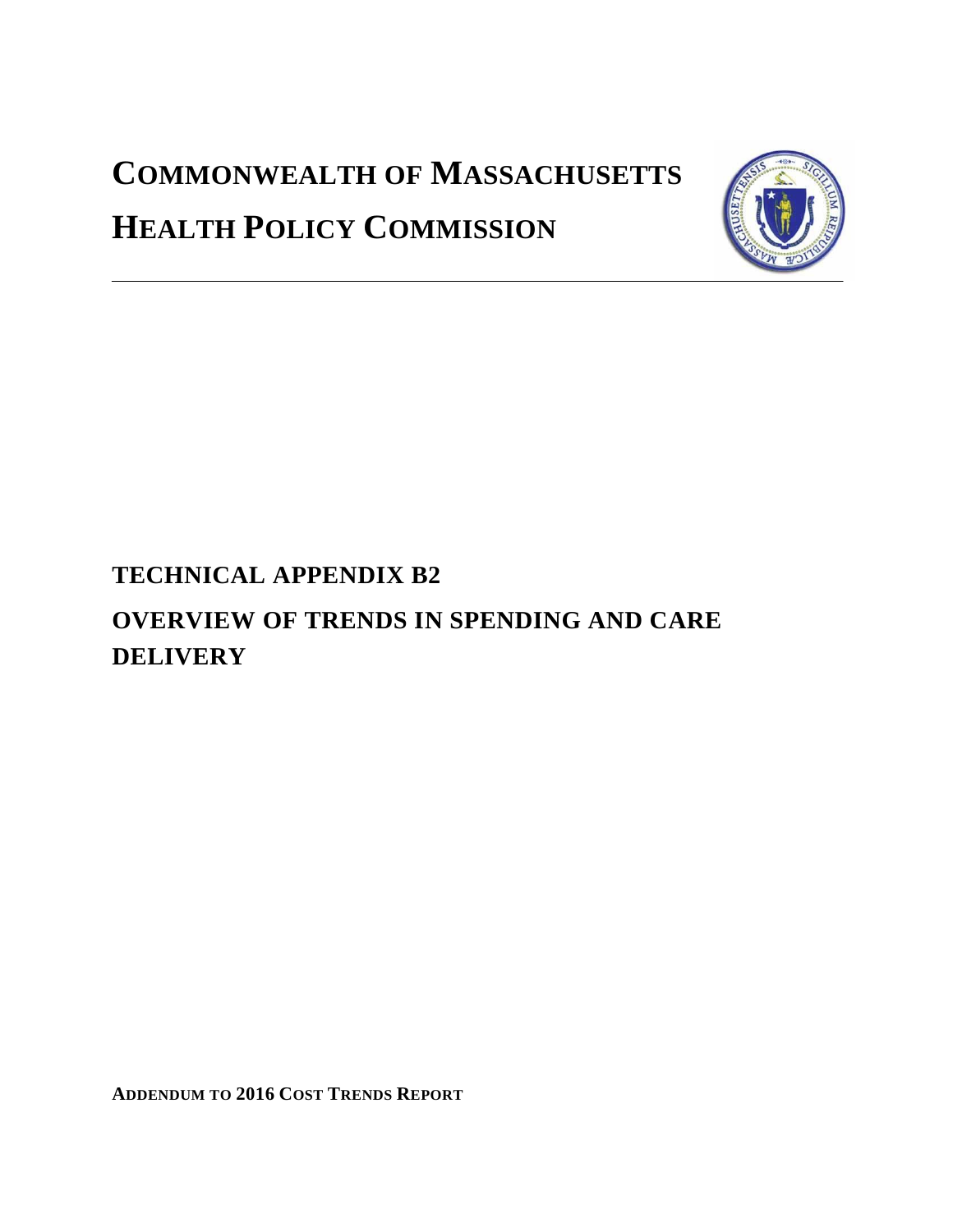# **Table of Contents**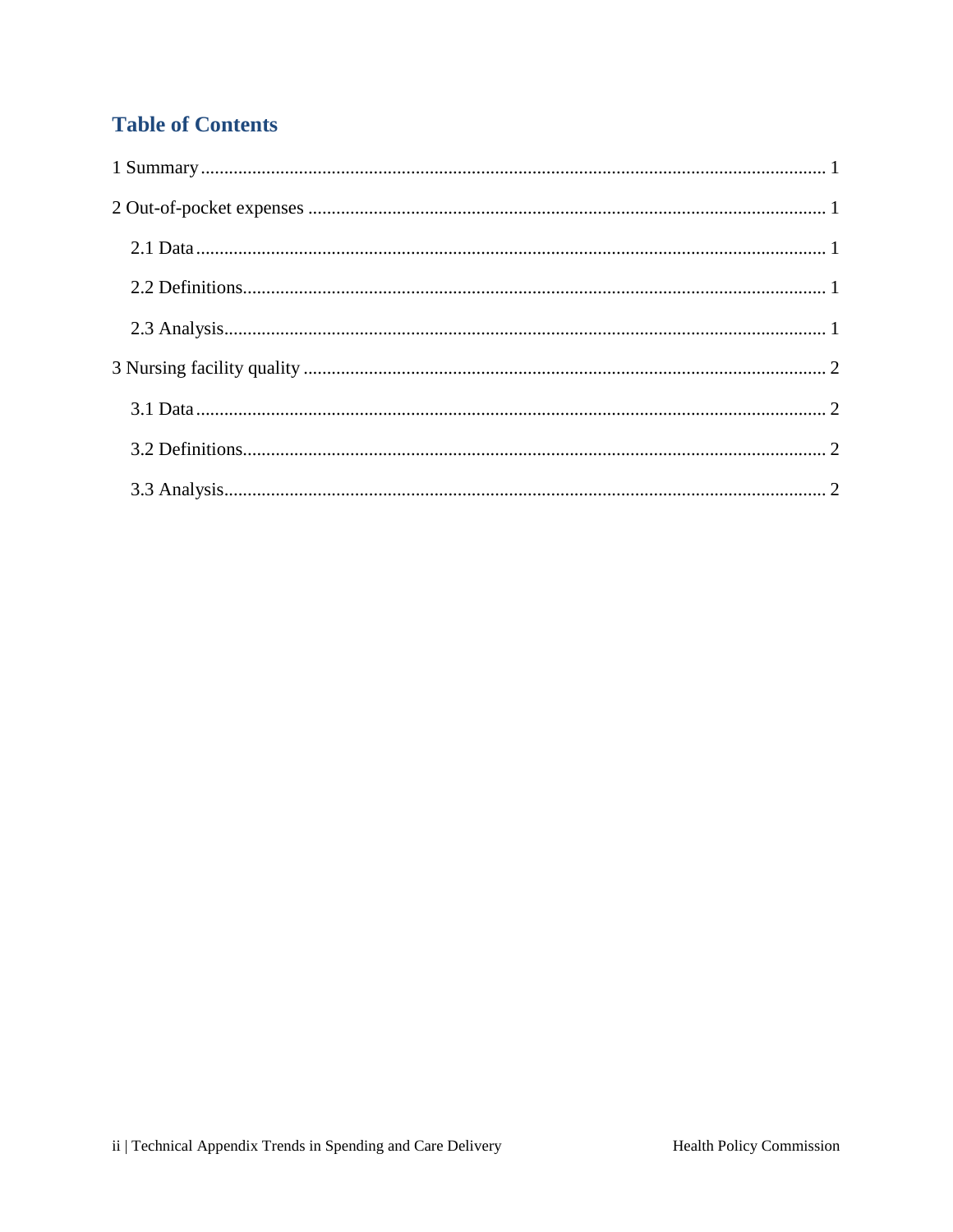### <span id="page-2-0"></span>**1 Summary**

This section describes the Health Policy Commission's (HPC) approach to the analyses contained in **Chapter 2: "Overview of Trends in Spending and Care Delivery"** of the 2016 Cost Trends Report.

## <span id="page-2-1"></span>**2 Out-of-pocket expenses**

#### <span id="page-2-2"></span>**2.1 Data**

The HPC used the Massachusetts All Payer Claims Database (APCD) for calendar years 2012- 2014. The APCD includes commercially-insured Massachusetts residents enrolled in a comprehensive individual or group medical plan offered by one of the three major commercial payers: Blue Cross Blue Shield of Massachusetts, Harvard Pilgrim Health Care, and Tufts Health Plan. Expenditures calculated using the APCD do not capture payments outside the claims system. The HPC used the American Community Survey (ACS) from the U.S. Census Bureau to match median household income and household counts to ZIP code tabulation areas (ZCTAs) in Massachusetts. For more information on these sources, see **Technical Appendix C: "Data Sources."**

#### <span id="page-2-3"></span>**2.2 Definitions**

Out-of-pocket expenses include copays, coinsurance, and deductibles.

Spending was calculated using the allowed amount indicated on the claim, which includes payments made by the insurer and the patient (out-of-pocket expenses).

ZCTAs are ranked by median household income weighted by household counts using data from the ACS from 2012. Lowest income areas are defined as the bottom quartile of ZCTAs by median household income (ZCTAs with median household incomes equal to or below \$51,563). Highest income areas are defined as the top quartile of ZCTAs by median household income (ZCTAs with median household incomes equal to or above \$85,150).

#### <span id="page-2-4"></span>**2.3 Analysis**

Using the medical and pharmacy claims of the APCD, the HPC calculated total spending and total out-of-pocket expenses for full-year commercial members in 2014. Inclusion in the analysis was conditional on having non-zero spending (allowed amounts) for the year, in order to be captured in the APCD. Claims with missing allowed amounts were excluded. **Exhibit 2.7** in the Report shows the distribution of out-of-pocket expenses for individuals in the lowest and highest income areas of Massachusetts, as defined above. Additionally, average out-of-pocket spending was calculated for the lowest and highest income areas.